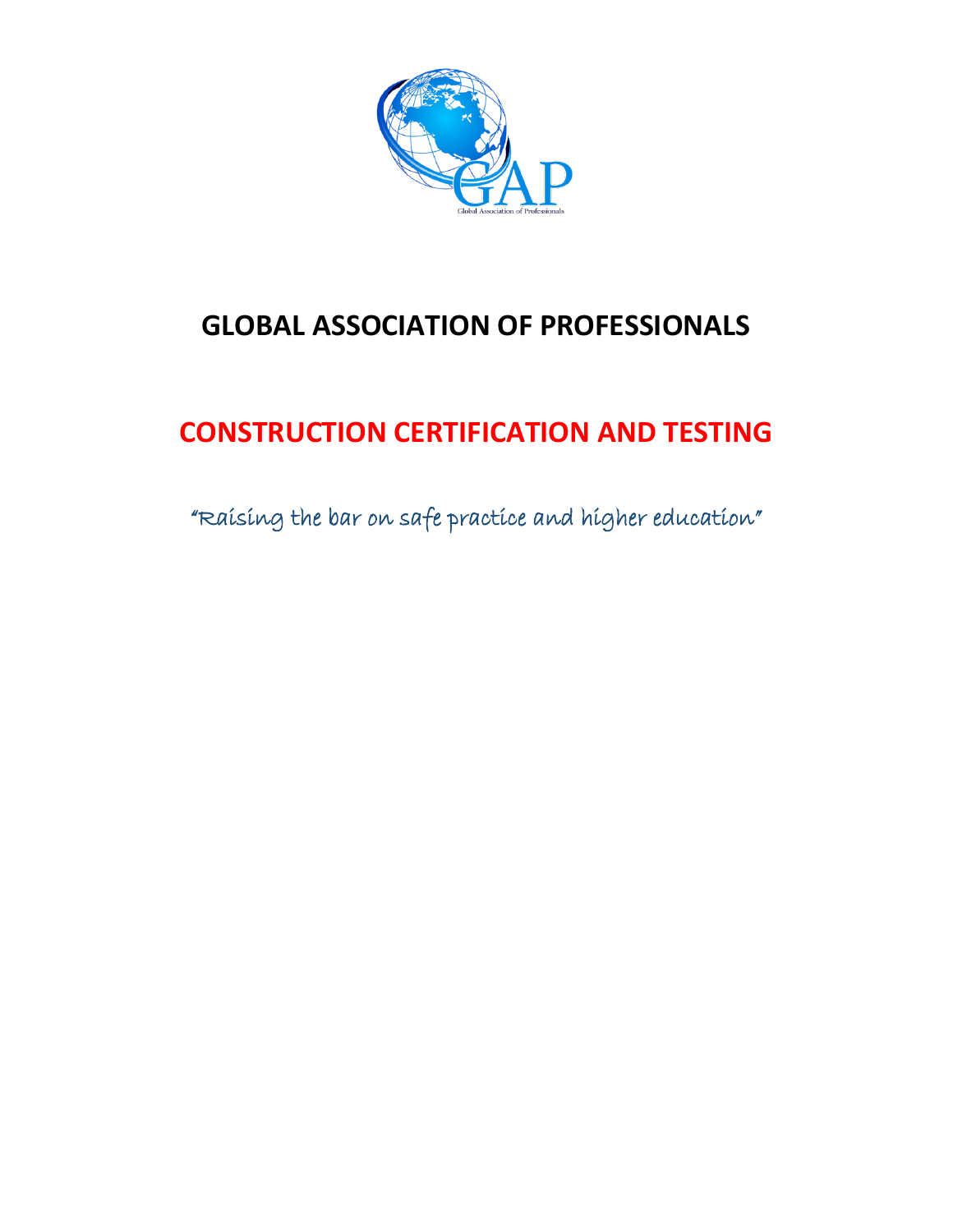

## **YOUR DONATIONS CAN HELP OTHERS**

- **Education Scholarships**
- **Certification Fee Scholarships**
- **Employment Scholarships**
- **Employment clothing Scholarships**
- **Industry start-up Scholarships**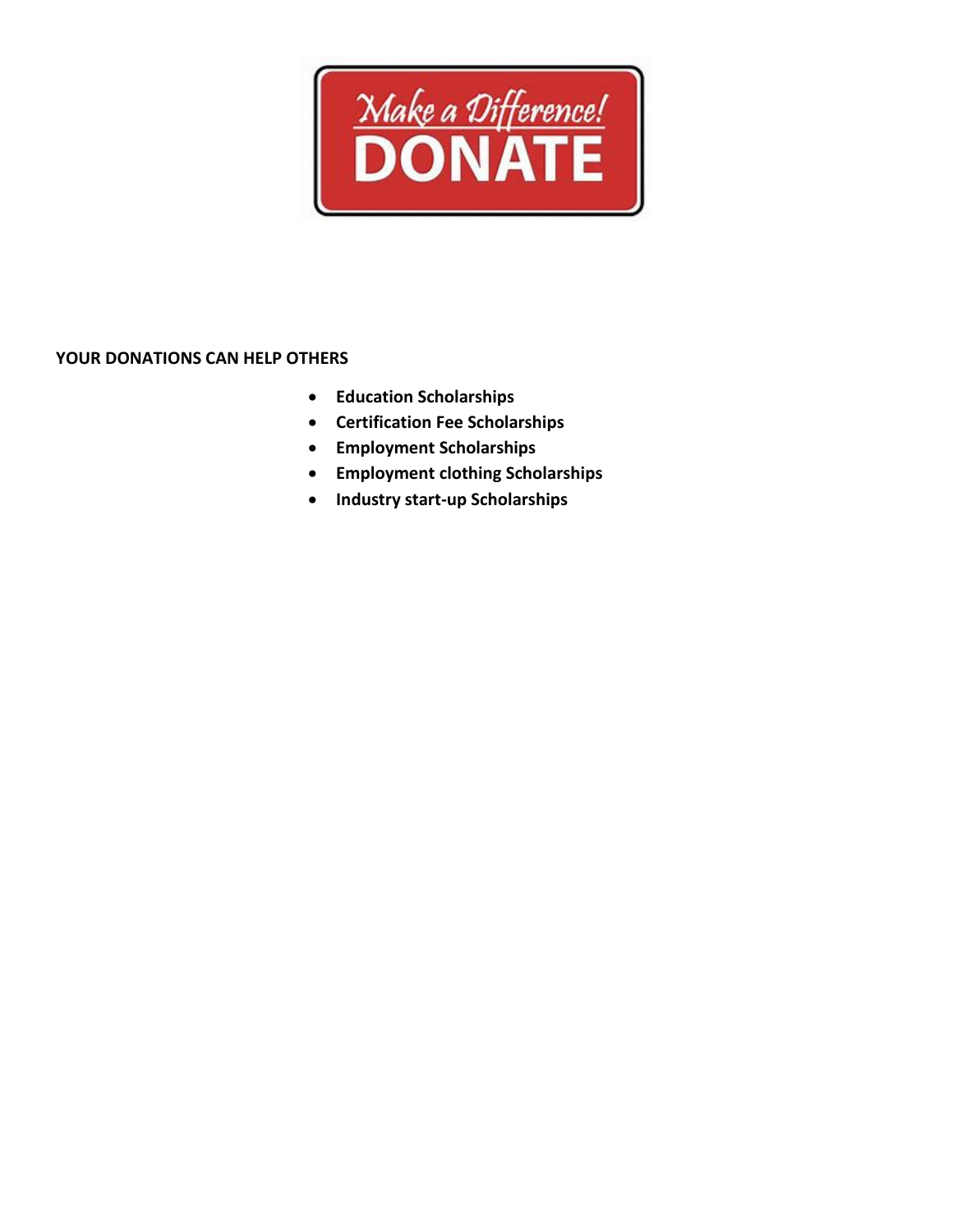We are raising the bar on higher education, strict sanitation, and safe practice. The GAP Directors, administration, and committee members have over 15 years of experience in the industry. It is essential that important details of our industry are supported by facts, experience, and education. GAP sets high standards for the industry for professional practice.

GAP is an association that is lead by an OSHA Instructor with committees that range in the industry with a minimum of 15 years of experience and education.

Members of the specialized committees are referred to as "Board Certified Professionals". The letters after a professional's name, mean that their education and training, professional qualifications, competence, and ethical conduct have passed a rigorous evaluation, and have been found to be consistent with the high standards established by GAP.

#### **CERTIFICATION:**

Certification for each specialized area includes the following components:

#### *Compliance*

Applicants must agree to:

- 1. Obtain the applicable insurance required to perform as a professional if self employed.
- 2. Comply with all regulations required by State, County, City, and Federal laws.
- 3. Comply with all regulations that pertain to the specialized trade, including OSHA regulations.
- 4. Abide by the Code of Ethics established by GAP committee.
- 5. Maintain good status of Certification, all fees are paid, membership dues are current at all times.
- 6. If applicable, current OSHA certification at all times.
- 7. Pay non-refundable, non-prorated annual fee of \$100, or 2 years \$150.

Eligibility Requirements:

- 1. Maintain current membership.
- 2. Copy of Degree, Education Certificate, or Training Certificate with the required amount of clocked hours or years in the industry.
- 3. Be at least eighteen (18) years of age.
- 4. Complete application with non-refundable application fee of \$200.
- 5. Pass GAP exam (\$100 charge for exam, includes 1 re-test). We suggest you take the online pre-exam course for \$200 before taking the GAP acceptance exam. Some specializing certifications will require more than 1 exam for certification.

#### *Restrictions*

Applicants are ineligible for certification or renewal of certification if the applicant:

- Has been cancelled due to mis-conduct, violation to safe practice, permit suspended, revoked, or had any other disciplinary action taken, or a permit refused by federal, state, territory, or district regulator authority.
- Willfully or habitually violated the Code of Ethics as set forth by the Ethics Committee and the Committee for Certification review of GAP.
- Made materially false or fraudulent statement in an application or other document relating to certification.
- Membership fees or violation fees not paid in full.
- Has been cited by the committee with the determination of Non-Renewal Status.

#### *Violations*

The committee of GAP may call to meeting regarding, but not limited to: Certified Technician's conduct, practice, safety practice, ethics. In the event GAP receives a written complaint regarding a Certified Technician GAP will notify in writing the complaint to the Certified Technician. A meeting will be called with committee members and the Certified Technician. The Certified Technician may submit any and all items they would like the committee to review and consider in the Complaint Meeting. It is to the best interest to assist and resolve the complaint and protect the public at all times.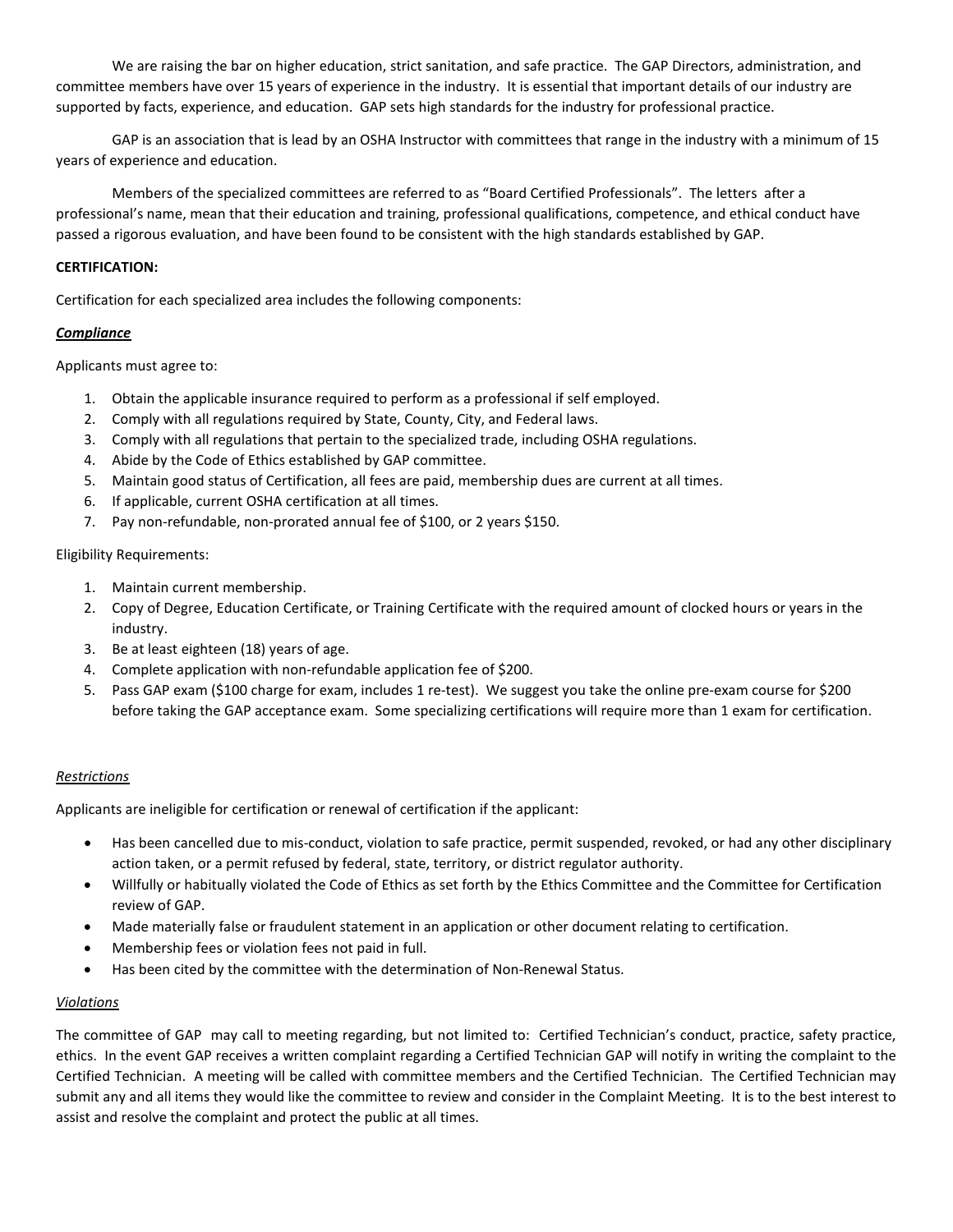In the event a Certified Technician is in violation of any certification requirements including, but not limited to excessive complaints, the committee shall:

- Letter in file.
- Revoke the certification with no refund to any and all fees.
- Suspend the certification, not allowing any the Certified Technician to claim valid certification for a stated period of time.
- Fine the Certified Technician, in which the fine fees will be entered into the "Scholarship Fund".
- Cancel the certification.
- Possibility of non-renewal acceptance.

Application Requirements are specialized per industry.

# **CONSTRUCTION MEMBERSHIP/CERTIFICATION**

Intradermal Cosmetics certification is broken down in several certification degrees:

- IRRIGATION TECHNICIAN CERTIFICATION (CIT)
- LANDSCAPE MAINTENANCE PROFESSIONAL CERTIFICATION (CLMP)

#### **IRRIGATION TECHNICIAN CERTIFICATION**

#### *Eligibility Requirements*

In order to qualify for certification, an applicant shall:

- 1. Maintain current membership.
- 2. Copy of Degree, Education Certificate, or Training Certificate with the required amount of clocked hours or years in the industry.
- 3. Be at least eighteen (18) years of age.
- 4. Complete application with non-refundable application fee of \$200.
- 5. Pass GAP exam (\$100 charge for exam, includes 1 re-test). We suggest you take the online pre-exam course for \$200 before taking the GAP acceptance exam. Some specializing certifications will require more than 1 exam for certification.

#### *Application Requirements for*

### **IRRIGATION TECHNICIAN CERTIFICATION as Certified Irrigation Technician (CIT)**

In order to qualify for certification, an applicant shall submit a complete application package to GAP in such form as required by the committee which shall include:

- 1. Completed and signed Application Form.
- 2. Copy of applicant's driver license, federal passport, or other government picture identification.
- 3. 1 year of irrigation-related field experience from a job or as owner of construction company OR 40 hours of Professional Training with 6 months of irrigation-related field experience. Must include drip systems, sprinkler systems, troubleshooting, installation, clocks/timers programming and troubleshooting. Must be verifiable including Instructor or School name, address, phone number, email address, dates of training.
- 4. Copy of Professional Training Certificate.
- 5. 2 Letters of Recommendation
- 6. OSHA 10 Certification
- 7. Application fee
- 8. Pass GAP qualification exam with 70% or better.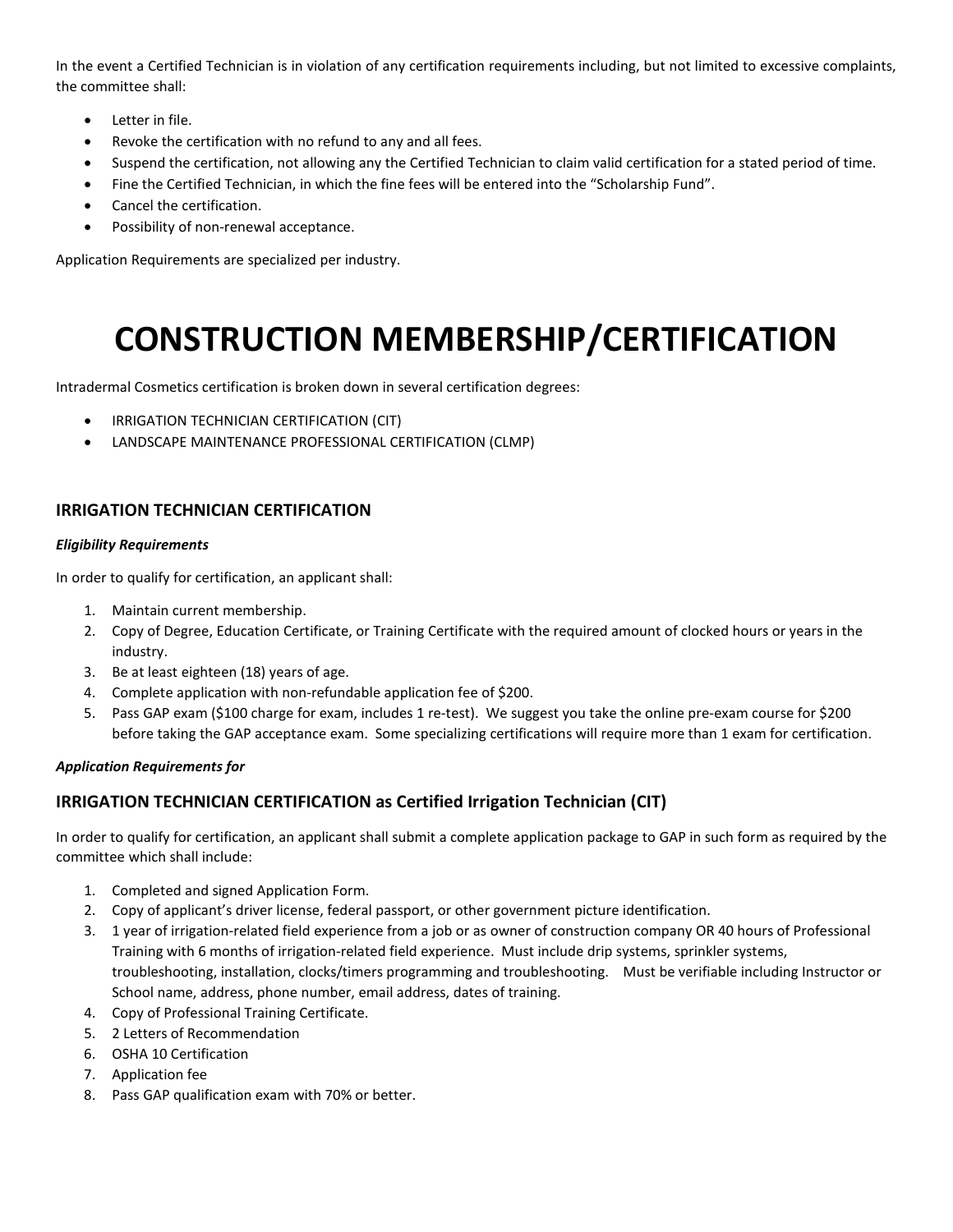## **LANDSCAPE MAINTENANCE PROFESSIONAL CERTIFICATION as Certified Landscape Maintenance Professional (CLMP)**

- 1. Maintain current membership.
- 2. Copy of Degree, Education Certificate, or Training Certificate with the required amount of clocked hours or years in the industry.
- 3. Be at least eighteen (18) years of age.
- 4. Complete application with non-refundable application fee of \$200.
- 5. Pass GAP exam (\$100 charge for exam, includes 1 re-test). We suggest you take the online pre-exam course for \$200 before taking the GAP acceptance exam. Some specializing certifications will require more than 1 exam for certification.

#### *Application Requirements*

In order to qualify for certification, an applicant shall submit a complete application package to GAP in such form as required by the committee which shall include:

- 6. Completed and signed Application Form.
- 7. Copy of applicant's driver license, federal passport, or other government picture identification.
- 8. 1 year of field experience from a job or as owner of construction company OR 40 hours of Professional Training with 6 months of experience.

Provide proof of pictures or letter from employer/supervisor.

- Must include drip systems, sprinkler systems, troubleshooting, installation, clocks/timers programming and troubleshooting knowledge.
- Lawn maintenance, tree and shrub maintenance.
- Tree and shrub identification.
- Tree and shrub trimming rules and regulations for proper growth.
- Safety of small equipment use (chain saw, hedge trimmers, weed eaters, etc…)
- 9. Copy of Professional Training Certificate. Must be verifiable including Instructor or School name, address, phone number, email address, dates of training.
- 10. 2 Letters of Recommendation
- 11. OSHA 10 Certification
- 12. Application fee
- 13. Pass GAP qualification exam with 70% or better.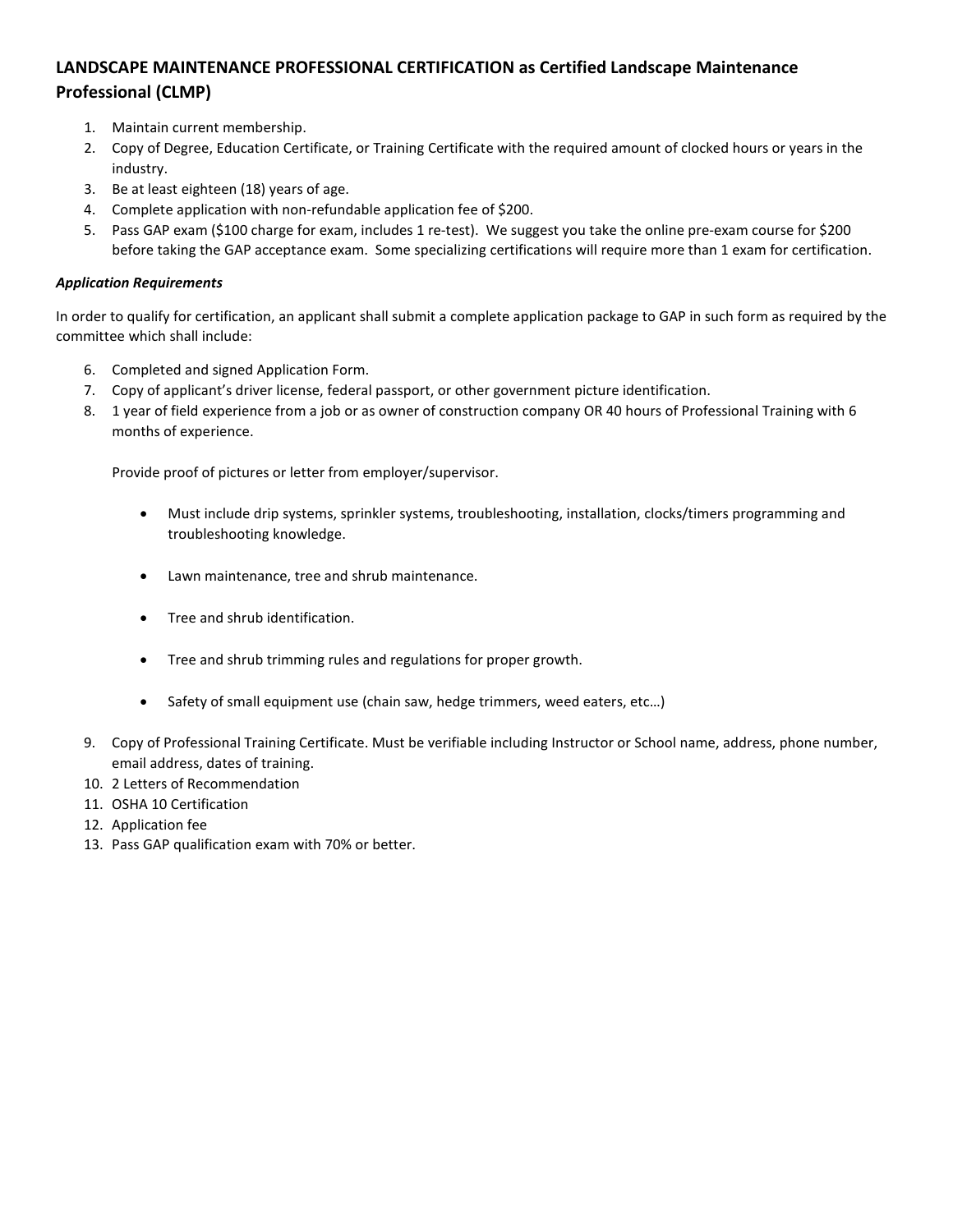## **GUIDELINES**

#### **Examinations**

To become Certified, successful completion of the following examinations is required:

**Written Examination** tests range of topics, irrigation systems, sprinkler systems, instrumentation and clocks, water management, safety with maintenance equipment, and other items in the industry. Exams are multiple-choice and true and false.

Written Exam may be taken without the prep class. If you would like to take a prep class for the exam, you may register for the prep class for an additional \$200 for the class.

**Practical Examination** is a formal verification of your experience in the industry. Applicants must have had "hands on" experience working in the industry demonstrating, safety, abilities, skills, knowledge, professional behavior, and is able to work without direction and with confidence. To demonstrate the acceptable level of competency, you will submit items requested above.

**Oral Examination** is a team of experts that may call you to interview you or ask questions upon application approval.

#### **Examinations** – Retesting and Failing

In the event you fail one part of the examination, you will have one more re-test option. In the event you fail the exam the 2<sup>nd</sup> time, you may take the exam again for another cost. Failure of examination of the certification process entitles the candidate to one (1) retesting opportunities within 12 months from purchase date.

#### **Continuing Education**

Certified Professionals are required to continue education. Certified Professionals agree to continued education to keep updated in new techniques and safety within every 5 years.

Request a list of continued education courses required to maintain or obtain the certification. Education Providers and Continued Education Courses on the list are approved by GAP.

Continuing education units (CEUs) hours are required to renew certification through GAP. The GAP will review continuing education requirements for licensure every 3 – 5 years.

New technology and industry standards change in time, continued education keeps our Certified Professionals up to date to ensure safe practice and higher standards. A copy of the certificate of completion will be submitted. In conducting reviews of the certified professional, the committee may require additional proof from the professional to determine compliance.

It is further suggested that the professional review the new state laws and regulations of their area.

#### *CODE OF ETHICS*

- 1. Members agree to maintain current status with OSHA Certification.
- 2. Members agree to practice safety first.
- 3. Members agree to continue education and keep up to date with new techniques and sanitation requirements.
- 4. Members will use safe practices of PPE, Personal Protective Equipment, remove debris at all times to prevent tripping and accidents.
- 5. Maintenance equipment for safe practice and usage.
- 6. Keep a log or binder on all equipment maintenance work orders, assuring the equipment is in safe working order.
- 7. Never leave equipment out where children may get a hold of them.
- 8. Store fuel and chemicals per that state, county, city, and government requirements. Never leave glues or chemicals where children can reach them.
- **9.** Members agree to operate per the state, county, city, and government requirements. **It is the member's responsibility to keep up date with the regulatory board and to practice according to the laws and regulations.**
- 10. Members are to maintain high ethical professional standards and per the GAP guidelines.
- 11. Members will maintain good customers service skills, will maintain client confidentiality, will not sell or give client information out.